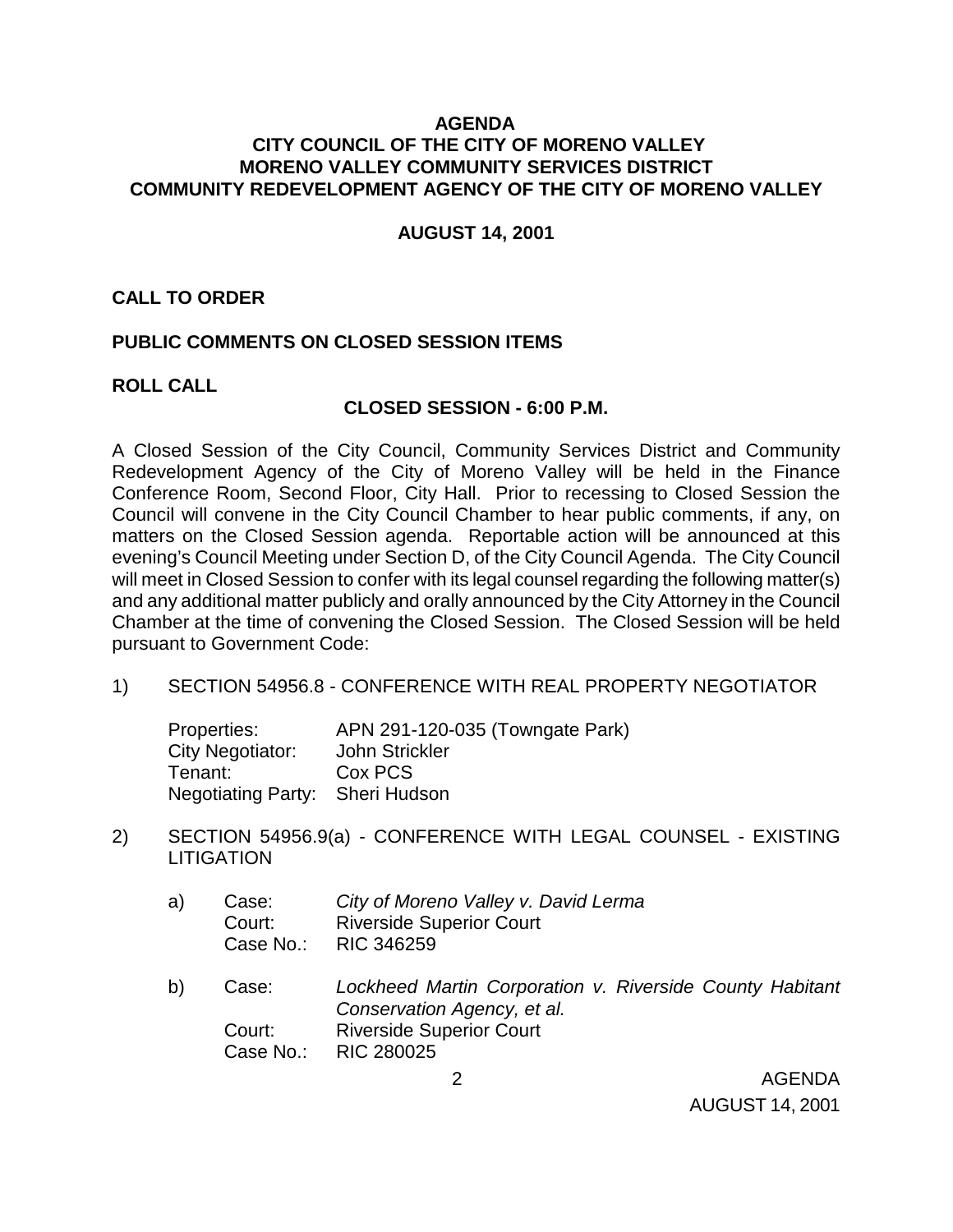and;

|              | Case:               | Lockheed Martin Corporation v. United States Department of<br>the Interior, et al.                                       |
|--------------|---------------------|--------------------------------------------------------------------------------------------------------------------------|
|              | Court:<br>Case No.: | <b>U.S. Central District Court</b><br>EDCV 97-0051 RT (Ex)                                                               |
|              |                     |                                                                                                                          |
| $\mathsf{C}$ | Case:               | Adelphia Communications Corporation, and Century-TCI<br>California, L.P., a Deleware Limited Partnership                 |
|              | Court:              | <b>U.S. District Court</b>                                                                                               |
|              | Case No.:           | EDCV 01-0181 VAP(SGLx)                                                                                                   |
| d)           | Case:               | City of Moreno Valley, et. al. v. SCAG, et al,                                                                           |
|              | Court:              | <b>Riverside County Superior Court</b>                                                                                   |
|              | Case No.:           | <b>RIC 354003</b>                                                                                                        |
| e)           | Case:               | City of Corona v. All Persons Interested in the Matter of the<br>Validity of the Continuous Operating Covenant Agreement |
|              |                     | Dated November 15, 2001, By and Between the City of<br>Corona, A California Municipal Corporation and Robertson's        |
|              |                     | Ready Mix, LTD., a California Limited Partnership                                                                        |
|              | Court:              | <b>Riverside Superior Court</b>                                                                                          |
|              | Case No.            | RSC 351283                                                                                                               |

- 3) CONFERENCE WITH LEGAL COUNSEL ANTICIPATED LITIGATION
	- a) SECTION 54956.9(b)(1) Significant exposure to litigation Number of Cases: 4
	- b) SECTION 54956.9(c) Initiation of litigation Number of Cases: 3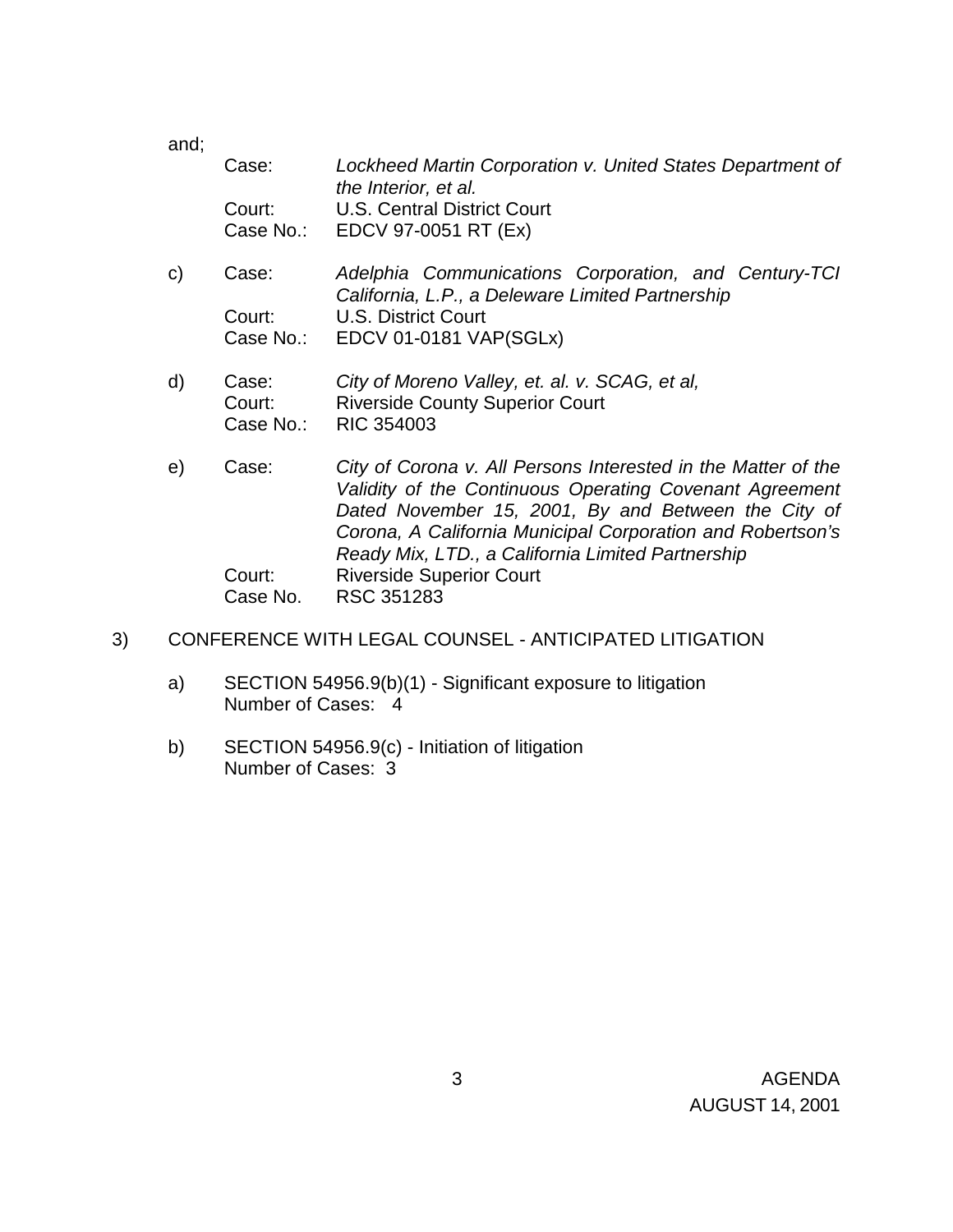# **AGENDA JOINT MEETING OF THE CITY COUNCIL OF THE CITY OF MORENO VALLEY MORENO VALLEY COMMUNITY SERVICES DISTRICT COMMUNITY REDEVELOPMENT AGENCY OF THE CITY OF MORENO VALLEY**

## **REGULAR MEETING - 7:00 P.M. AUGUST 14, 2001**

- **CALL TO ORDER** (Joint Meeting of the City Council of the City of Moreno Valley, Moreno Valley Community Services District, and the Community Redevelopment Agency of the City of Moreno Valley - actions taken at the Joint Meeting are those of the Agency indicated on each Agenda item)
- **PLEDGE OF ALLEGIANCE**
- **INVOCATION** Pastor O. J. Philpot, Christ Community Church
- **ROLL CALL**
- **INTRODUCTIONS**

## • **SPECIAL PRESENTATIONS**

- 1. Employee of the Second Quarter Kent Wegelin
- 2. Firefighter of the Quarter Randy Greenlee
- 3. Proclamation for Patsy Christian
- PUBLIC COMMENTS **ON ANY SUBJECT NOT ON THE AGENDA** UNDER THE JURISDICTION OF THE CITY COUNCIL (COMMENTS NOT CONCLUDED BY 7:30 P.M. WILL BE HEARD PRIOR TO CITY COUNCIL CLOSING COMMENTS AT THE END OF THE AGENDA)

There is a three-minute time limit per person. Please complete and submit a PINK speaker slip to the Bailiff.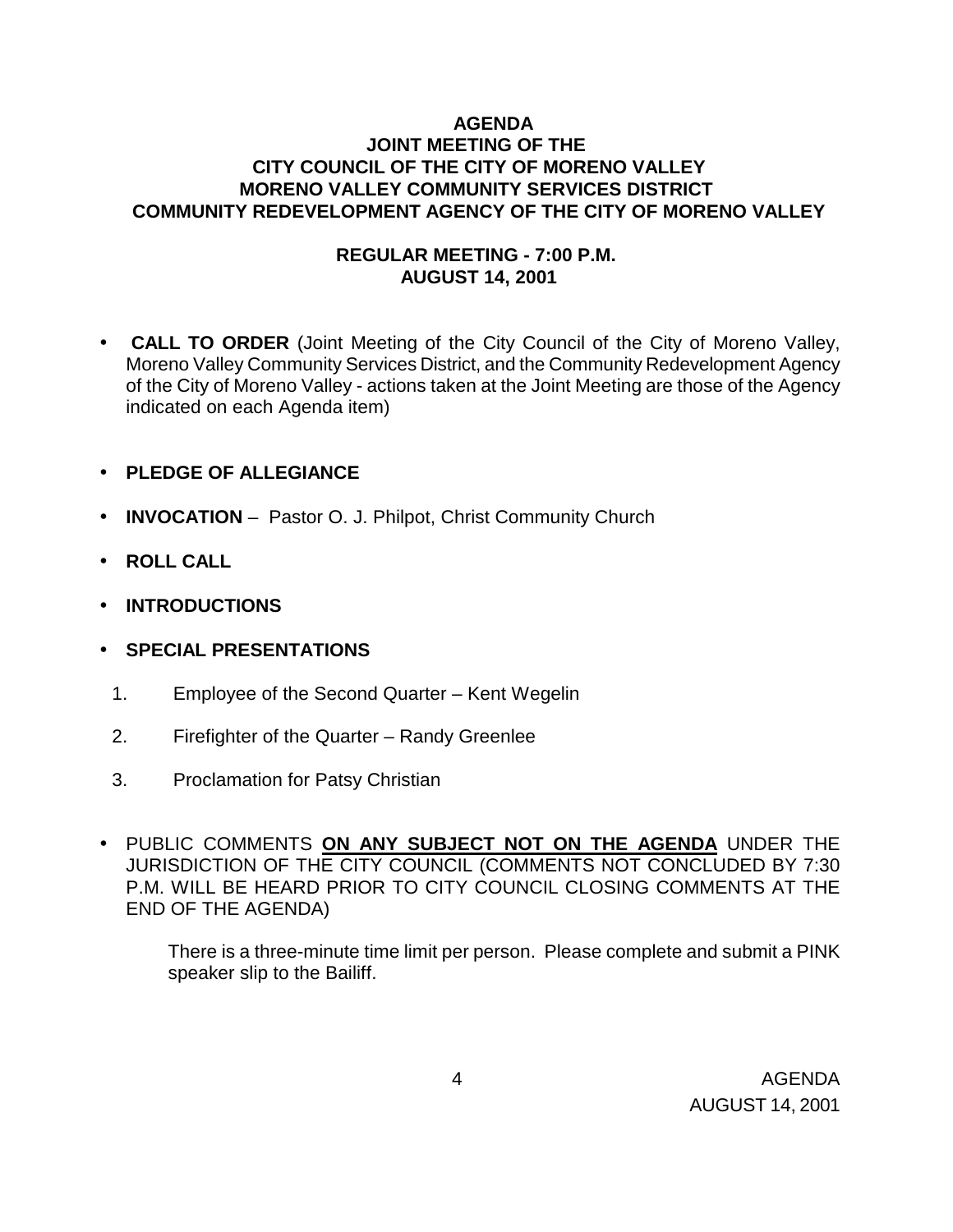• PUBLIC COMMENTS **ON MATTERS ON THE AGENDA** WILL BE TAKEN UP AS THE ITEM IS CALLED FOR BUSINESS, BETWEEN STAFF'S REPORT AND CITY COUNCIL DELIBERATION (SPEAKER SLIPS MAY BE TURNED IN UNTIL THE ITEM IS CALLED FOR BUSINESS.)

There is a three-minute time limit per person and a 15-minute time limit per agenda item. The 15-minute limit may be waived. Please complete and submit a BLUE speaker slip to the Bailiff.

## **JOINT CONSENT CALENDARS (SECTIONS A-C) OF THE CITY COUNCIL OF THE CITY OF MORENO VALLEY, MORENO VALLEY COMMUNITY SERVICES DISTRICT, AND COMMUNITY REDEVELOPMENT AGENCY OF THE CITY OF MORENO VALLEY**

All items listed under the Consent Calendars are considered to be routine and noncontroversial, and may be enacted by one motion unless a member of the Council, Community Services District, or Redevelopment Agency requests that an item be removed for separate action. The motion to adopt the Consent Calendars is deemed to be a separate motion by each Agency and shall be so recorded by the City Clerk. Items withdrawn for report/discussion will be heard after public hearing items.

# **A. CONSENT CALENDAR** - **CITY COUNCIL**

- A1. ORDINANCES FIRST READING BY TITLE ONLY Recommendation: Waive reading of all Ordinance Introductions and read by title only.
- A2. MINUTES –SPECIAL MEETING OF JUNE 20, 2001 (Report of: City Clerk) Recommendation: Approve as submitted.
- A3. MINUTES REGULAR MEETING OF JUNE 26, 2001 (Report of: City Clerk) Recommendation: Approve as submitted.
- A4. PA 00-0025 AURORA MODULAR INDUSTRIES ACCEPT AGREEMENT AND BONDS FOR PUBLIC IMPROVEMENTS – EAST SIDE OF PERRIS BOULEVARD, NORTH OF NANDINA AVENUE (Report of: Director of Public Works/City Engineer) Recommendation: Accept the bonds and the Agreement for Public Improvements; authorize the Mayor to execute the agreement; and direct the City Clerk to forward the signed agreement to the County Recorder's Office.
- A5. WARRANT REPORTS MAY 31, 2001 AND JUNE 30, 2001 (Report of: Director of Finance/City Treasurer) Recommendation: Adopt Resolution No. 2001-37: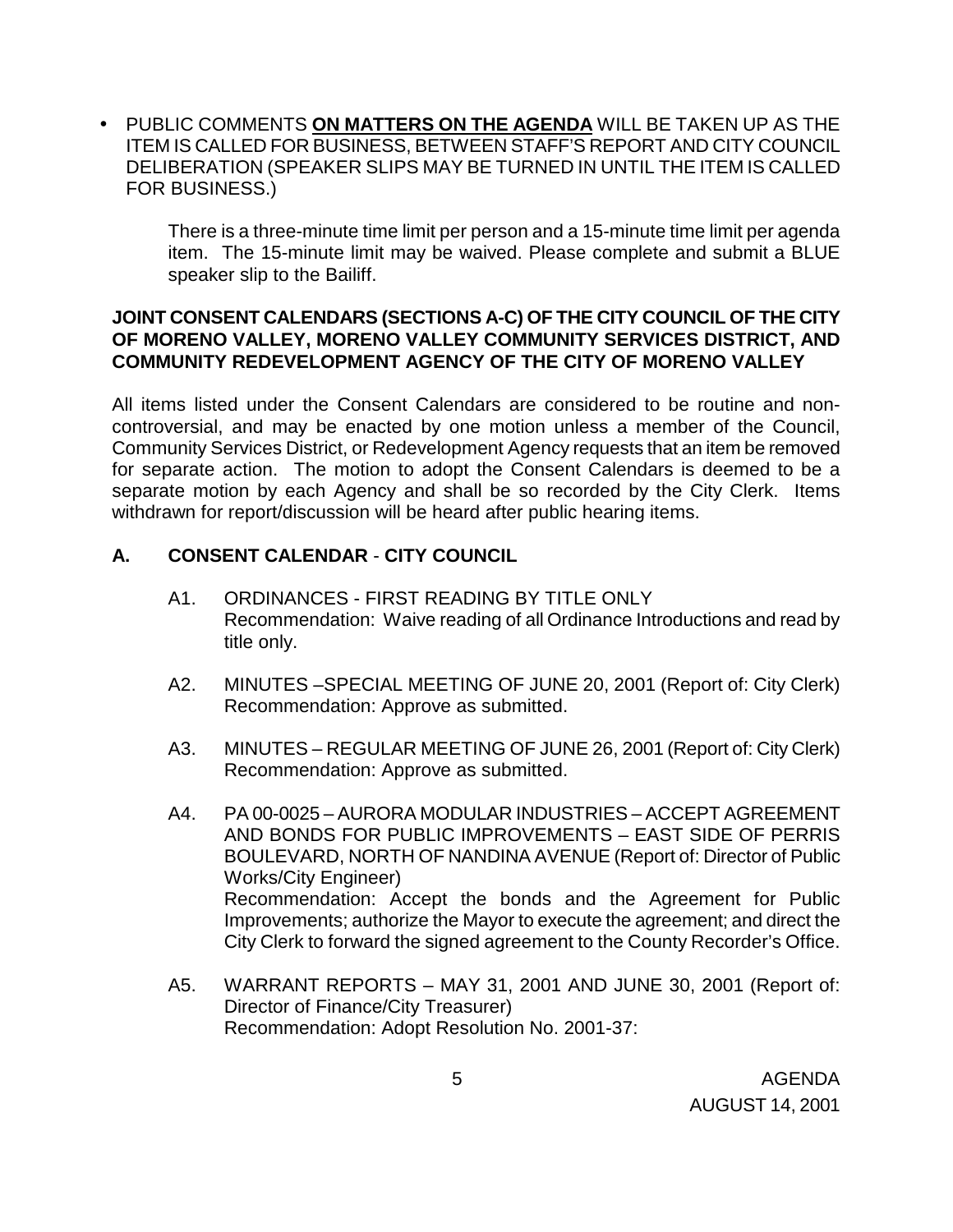## Resolution No. 2001-37

 A Resolution of the City Council of the City of Moreno Valley, Approving the Warrant Reports, Dated May 31, 2001 and June 30, 2001

A6. CAPITAL IMPROVEMENT PROJECTS: DETERMINATIONS PURSUANT TO SECTION 33445 OF THE CALIFORNIA STATE HEALTH AND SAFETY CODE (Report of: Director of Community and Economic Development) Recommendation: Adopt Resolution No. 2001-38:

## Resolution No. 2001-38

 A Resolution of the City Council of the City of Moreno Valley Making Necessary Determinations Pursuant to Section 33445 of the California State Health and Safety Code for Redevelopment Agency Funding of Public **Improvements** 

A7. RESOLUTION NO. 2001-39, APPROVE AND AUTHORIZE EXECUTION OF PROGRAM SUPPLEMENT AGREEMENT NO 010-M, TO THE ADMINISTERING AGENCY-STATE AGREEMENT FOR FEDERAL-AID PROJECT NO. 08-5441 FOR THE PRELIMINARY ENGINEERING OF A REINFORCED CONCRETE BOX CULVERT ALONG REDLANDS BOULEVARD AT STORM CHANNEL LINE "F" (CITY PROJECT NO. 97- 25898) (Report of: Director of Public Works/City Engineer) Recommendation: Adopt Resolution No. 2001-39, and approve Program Supplement Agreement No. 010-M, to the Administering Agency-State Agreement for Federal-Aid Project No. 08-5441 for the preliminary engineering of a reinforced concrete box culvert along Redlands Boulevard at Storm Channel Line "F" and authorize the Mayor to execute Program Supplement No. 010-M.

Resolution No. 2001-39

Resolution of the City Council of the City of Moreno Valley, California, Approving and Authorizing Execution of Program Supplement No. 010-M to Administering Agency-State Agreement No. 08-5441 for Federal-Aid Projects Between the State of California, Acting By and Through the Department of Transportation, and the City of Moreno Valley

A8. NOTICE OF COMPLETION, PROJECT NO. 99-26656 - TRAFFIC SIGNAL AT FREDERICK STREET/BAY AVENUE (Report of: Director of Public Works/City Engineer) Recommendation: Accept the work as complete for the traffic signal installation, at Frederick Street and Bay Avenue, constructed by New West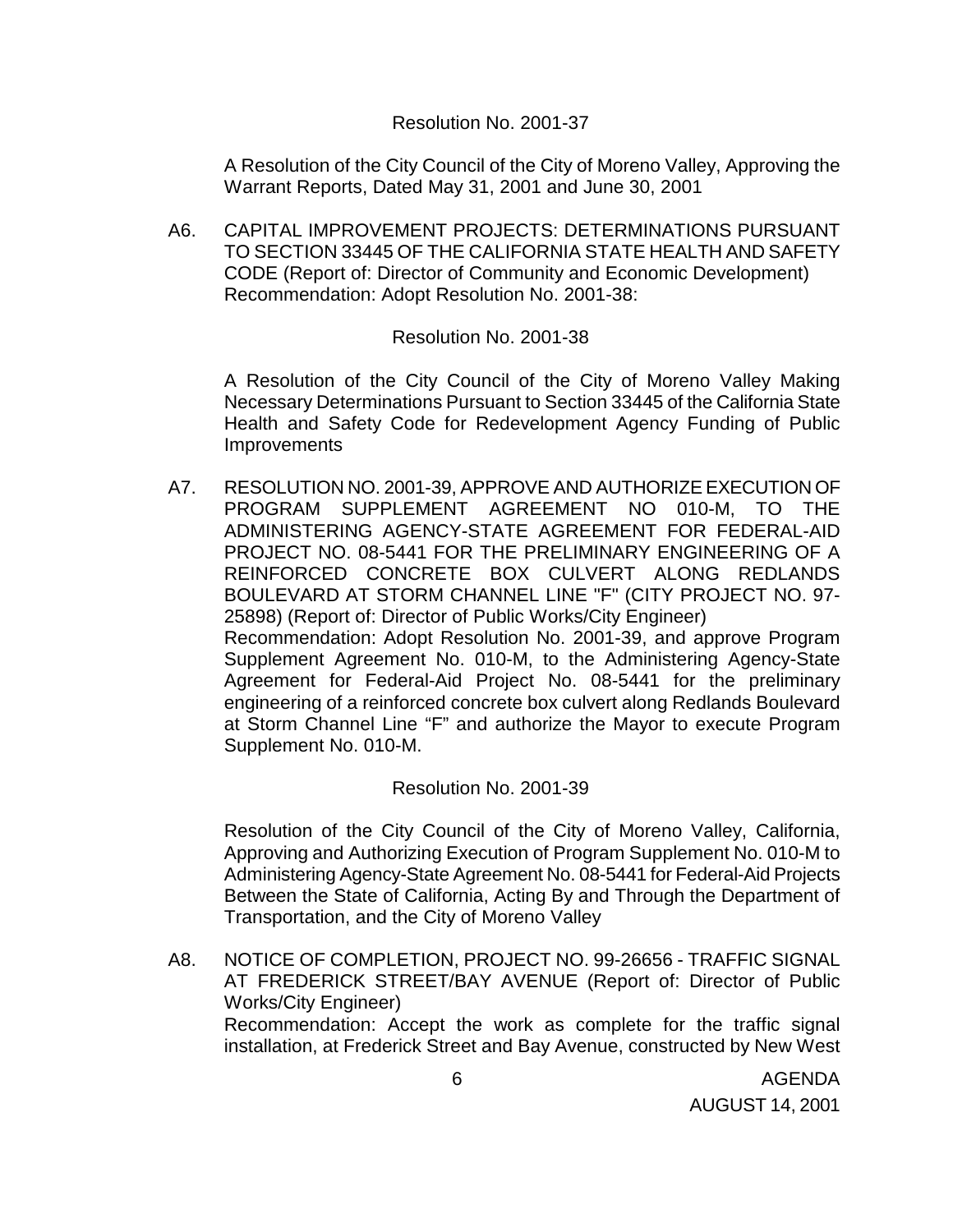Signal, of Rancho Cucamonga, CA.; ratify Contract Change Order No. 1 (Final) which reflects the adjustment to the final bid item quantities and the revised street improvements; direct the City Clerk to record the Notice of Completion within ten (10) days at the Office of the County Recorder of Riverside County as required by Section 3093 of the California Civil Code; authorize the Finance Director to release the retention to New West Signal thirty-five (35) calendar days after the date of recordation of the Notice of Completion, if no claims are filed against the project (account no. 426.65620.7200); and accept the traffic signals into the City maintained road system.

- A9. AGREEMENT FOR PROFESSIONAL CONSULTANT SERVICES, PROJECT NO. 01-12556330, FISCAL YEAR 2001/2002, ANNUAL PAVEMENT RESURFACING PROGRAM (Report of: Director of Public Works/City Engineer) Recommendation: Approve the "Agreement for Professional Consultant Services" with Berryman and Henigar Offices, 2001 East First Street, Santa Ana, California 92705-4020, to provide engineering and design services for the Annual Pavement Resurfacing Program; authorize the Mayor to execute said "Agreement for Professional Consultant Services" with Berryman and Henigar Offices; and authorize the issuance of a Purchase Order to Berryman and Henigar, in the amount of \$125,000, when the Agreement has been signed by all parties (Account No. 125.56330).
- A10. APPROVE THE BUDGET ADJUSTMENT AND AWARD CONSTRUCTION CONTRACT FOR MYERS AVENUE IMPROVEMENTS FROM HEACOCK STREET TO PERRIS BOULEVARD; AND MISCELLANEOUS STREET IMPROVEMENTS WITHIN TRACT 22139, TRACT 24478, AND PLOT PLAN 1338. PROJECT NO. 98-92774-2 (Report of: Director of Public Works/City Engineer)

Recommendation: Approve the Budget Appropriation Adjustments transferring \$18,000 from the RDA Tax Increment Fund Balance (Account No. 895) to Myers Avenue Improvements from Heacock Street to Perris Boulevard (Account No. 892.71520) to fund the shortfall in the Myers Avenue Street improvement project budget; award the construction Contract to Vance Corporation, Rialto, California 92377, the lowest responsible bidder; authorize the Mayor to execute a Contract with Vance Corporation; authorize the issuance of a Purchase Order to Vance Corporation, in the amount of \$1,550,237.00 (the amount of bid plus 5% contingency for Myers Avenue Street Improvements and 10% contingency for the Tracts, Plot Plan, and EMWD waterline relocation), when the Contract has been signed by all parties, and contingent on EMWD depositing its participating cost (Account No. 892.71520 for Myers Avenue, and Account No. 359.359.2205 for Tracts 22139, 24478, and Plot Plan 1338); and approve the street closure of Myers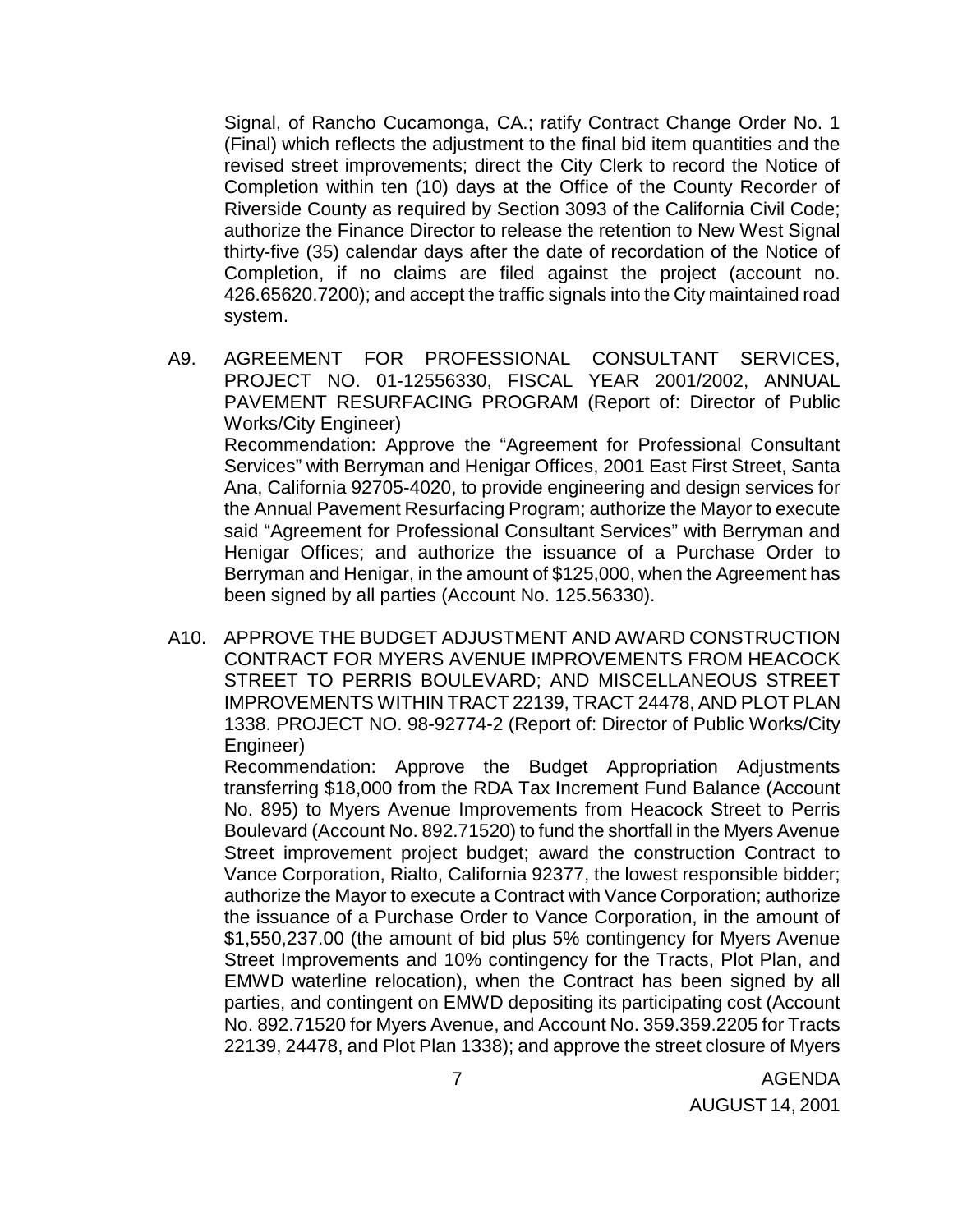Avenue in two phases, between Heacock Street and Indian Street for three (3) months, and between Indian Street and Perris Boulevard for three (3) months.

A11. CERTIFICATION OF SPECIAL MUNICIPAL ELECTION (Report of: City Clerk)

 Recommendation: That the City Council adopt Resolution 2001-40, reciting the fact of the Special Municipal Election held July 31, 2001, declaring the result and such other matters as provided by law, certifying that the total number of votes cast for Measure "A" was 4713, of which 4568 were validated, with 2027 votes cast in favor of said measure and 2541 votes cast against said measure, and certifying further that the number of votes required for approval of Measure "A" was not received.

## Resolution No. 2001- 40

 A Resolution of the City Council of the City of Moreno Valley, California, Reciting the Fact of the Special Municipal Election held July 31, 2001, Declaring the Result and Such Other Matters as Provided by Law

A12. ACCEPTANCE OF ONE-TIME GRANT MONIES FROM THE CALIFORNIA DEPARTMENT OF EDUCATION, CHILD DEVELOPMENT SERVICES FOR PLAYGROUND SAFETY AND FACILITIES RENOVATION AND REPAIR PROJECT AND ADOPTING THE RESOLUTION TO CERTIFY THE APPROVAL OF THE CITY OF MORENO VALLEY AND MORENO VALLEY COMMUNITY SERVICES DISTRICT (Report of: Director of Parks and Recreation)

Recommendation: Authorize the acceptance of the one-time grant monies in the amount of \$44,580 from the California Department of Education, Child Development Services. These grant monies are for the purpose of playground safety and facilities renovation and repair for fiscal years 2001/2002 and 2002/2003; and adopt Resolution No. 2001-46 and CSD No. 2001-16 to certify the approval of the City of Moreno Valley and Moreno Valley Community Services District to enter into an agreement with the California Department of Education for the purpose of making renovation and repairs to the three child care sites: Sunnymead Elementary, Rainbow Ridge Elementary and Vista Verde Middle, for the child care development program and to authorize the designated personnel. As shown on the resolution, to sign contract documents for fiscal years 2001/2002 and 2002/2003.

> Resolution No. 2001-46 and Resolution No. CSD 2001-16

A Resolution of the City Council of the City of Moreno Valley, California, and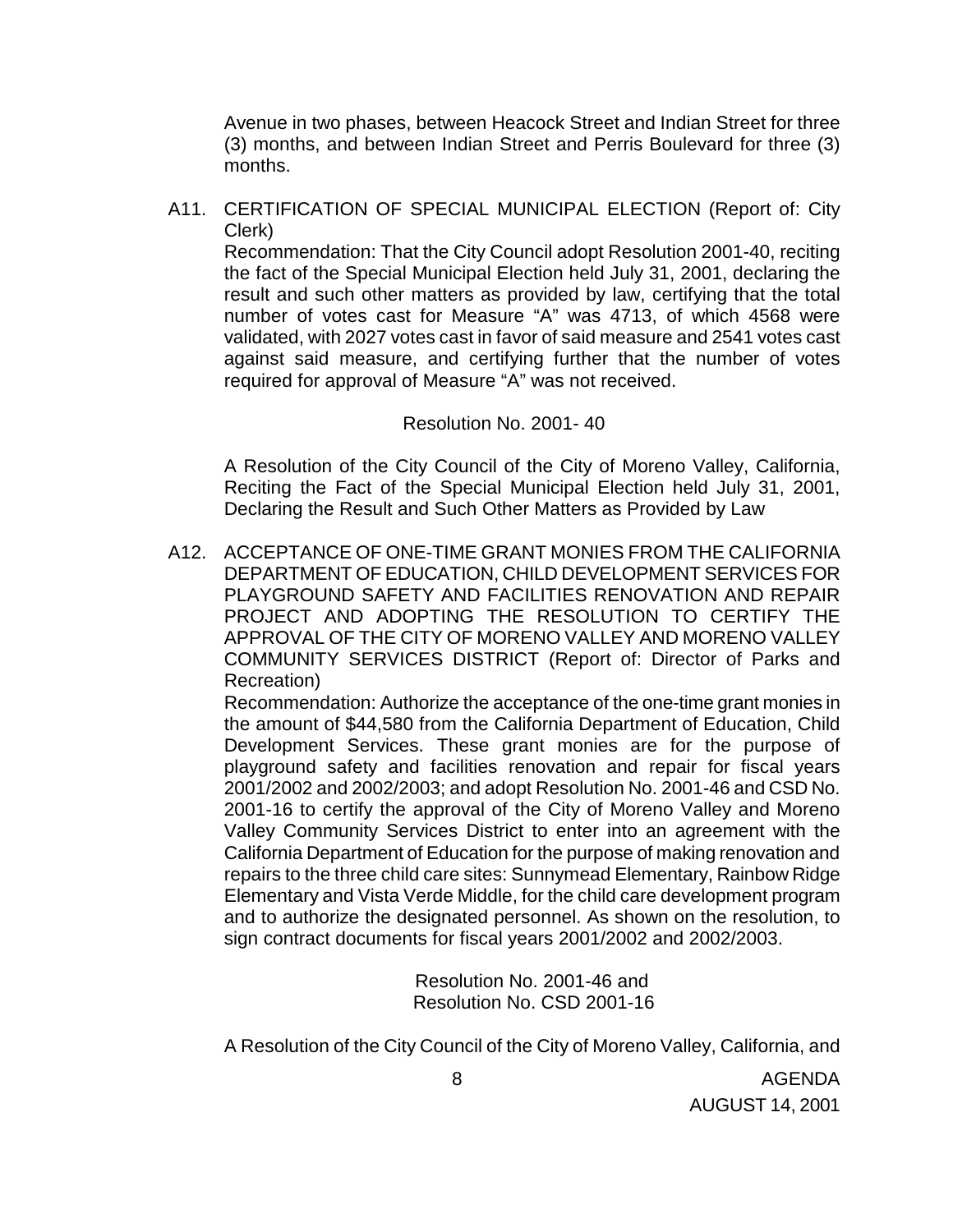the Board of Directors of the Moreno Valley Community Services District Certifying the Approval to Enter into a Agreement with the California Department of Education for the Purpose of Adding Shade Structure to Two Sites, Making Repairs and Replacing Worn Out Equipment for the Child Care and Development Program and to Authorize Designated Personnel to Sign Contract Documents for Fiscal Years 2001/2002 and 2002/2003

# **B. CONSENT CALENDAR** - **COMMUNITY SERVICES DISTRICT**

- B1. ORDINANCES FIRST READING BY TITLE ONLY Recommendation: Waive reading of all Ordinance Introductions and read by title only.
- B2. MINUTES –SPECIAL MEETING OF JUNE 20, 2001 (Report of: City Clerk) Recommendation: Approve as submitted.
- B3. MINUTES REGULAR MEETING OF JUNE 26, 2001 (Report of: City Clerk) Recommendation: Approve as submitted.
- B4. CONTRACT CHANGE ORDER TO INCLUDE CONSTRUCTION SERVICES FOR KRISTEN COURT STREET LIGHTS PROJECT NO. SL 00/01 (Report of: Director of Public Works/City Engineer) Recommendation: Amend the Contract Agreement (Project No. SL 00/01) with DBX, Inc. for the purpose of revising the scope of services to include contractor services for the construction and installation of six concrete streetlights along Kristen Court; authorize the President of the Board to execute said Amendment to the Contract Agreement for DBX, Inc; and authorize a Change Order to DBX, Inc. in an amount of \$17,792 to fund the additional scope of services.
- B5. AWARD OF CONTRACT MORENO VALLEY COMMUNITY SERVICES DISTRICT PROJECT NO. D-SG1/01 – MAINTENANCE OF STREETSCAPE LANDSCAPING AND IRRIGATION (Report of: Director of Public Works /City Engineer) Recommendation: Approve the Agreement for landscape maintenance services with Excel Landscape, Inc., Corona, California; authorize the President of the Board to execute said Agreement with Excel Landscape, Inc.; and authorize the Purchasing Agent to issue open purchase orders to Excel Landscape, Inc. in the amounts of:
	- a) ONE HUNDRED FIFTY-FIVE THOUSAND THREE HUNDRED SEVENTY DOLLARS AND NO/100 (\$155,370.00) for ten months of base maintenance service through the end of Fiscal Year 2001/2002, and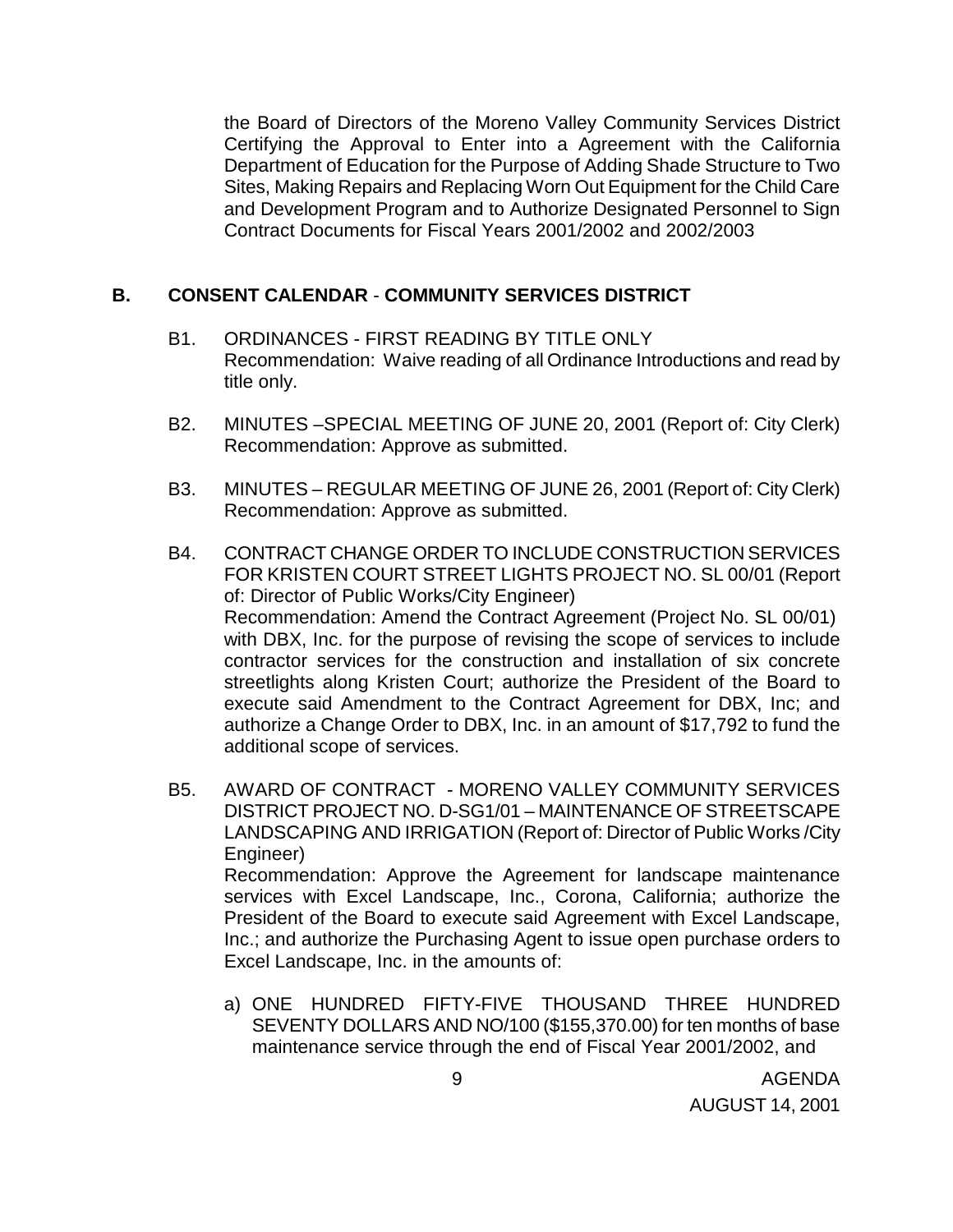- b) TWELVE THOUSAND EIGHTY-THREE DOLLARS AND NO/100 (\$12,083.00) for anticipated Additional Work, per Section 3., paragraph d. of said Agreement
- B6. ACCEPTANCE OF ONE-TIME GRANT MONIES FROM THE CALIFORNIA DEPARTMENT OF EDUCATION, CHILD DEVELOPMENT SERVICES FOR PLAYGROUND SAFETY AND FACILITIES RENOVATION AND REPAIR PROJECT AND ADOPTING THE RESOLUTION TO CERTIFY THE APPROVAL OF THE CITY OF MORENO VALLEY AND MORENO VALLEY COMMUNITY SERVICES DISTRICT (Report of: Director of Parks and Recreation)

Recommendation: Authorize the acceptance of the one-time grant monies in the amount of \$44,580 from the California Department of Education, Child Development Services. These grant monies are for the purpose of playground safety and facilities renovation and repair for fiscal years 2001/2002 and 2002/2003; and adopt Resolution No. 2001-46 and CSD No. 2001-16 to certify the approval of the City of Moreno Valley and Moreno Valley Community Services District to enter into an agreement with the California Department of Education for the purpose of making renovation and repairs to the three child care sites: Sunnymead Elementary, Rainbow Ridge Elementary and Vista Verde Middle, for the child care development program and to authorize the designated personnel. As shown on the resolution, to sign contract documents for fiscal years 2001/2002 and 2002/2003.

> Resolution No. 2001-46 and Resolution No. CSD 2001-16

A Resolution of the City Council of the City of Moreno Valley, California, and the Board of Directors of the Moreno Valley Community Services District Certifying the Approval to Enter into a Agreement with the California Department of Education for the Purpose of Adding Shade Structure to Two Sites, Making Repairs and Replacing Worn Out Equipment for the Child Care and Development Program and to Authorize Designated Personnel to Sign Contract Documents for Fiscal Years 2001/2002 and 2002/2003

# **C. CONSENT CALENDAR** - **COMMUNITY REDEVELOPMENT AGENCY**

- C1. ORDINANCES FIRST READING BY TITLE ONLY Recommendation: Waive reading of all Ordinance Introductions and read by title only.
- C2. MINUTES –SPECIAL MEETING OF JUNE 20, 2001 (Report of: City Clerk) Recommendation: Approve as submitted.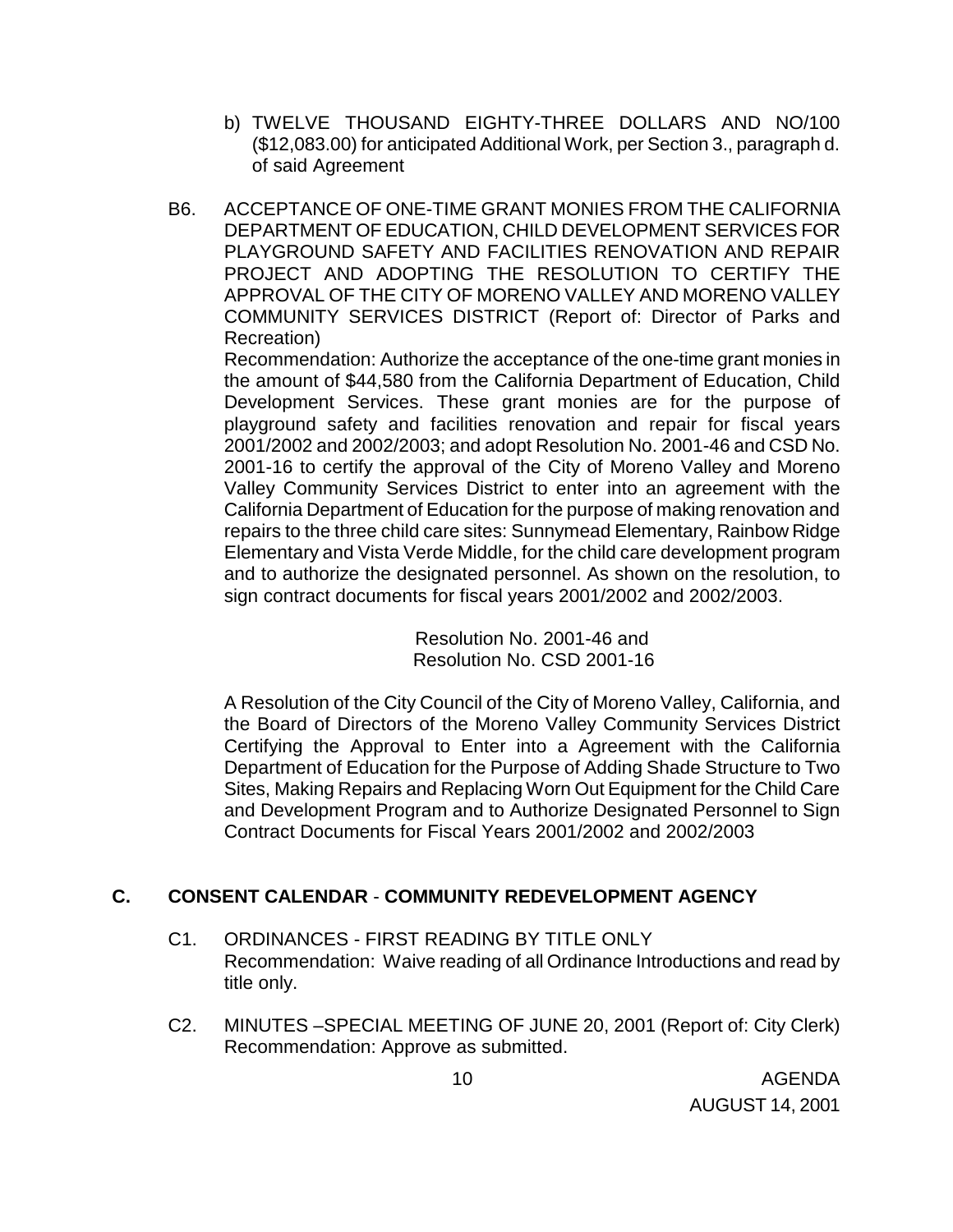- C3. MINUTES REGULAR MEETING OF JUNE 26, 2001 (Report of: City Clerk) Recommendation: Approve as submitted.
- C4. CAPITAL IMPROVEMENTS PROJECT; DETERMINATIONS PURSUANT TO SECTION 33445 OF THE CALIFORNIA HEALTH AND SAFETY CODE (Report of: Director of Community and Economic Development) Recommendation: Adopt Resolution No. RDA 2001-03:

Resolution No. RDA 2001-03

A Resolution of the Board of Directors of the Community Redevelopment Agency of the City of Moreno Valley Making Necessary Determinations Pursuant to Section 33445 of the California State Health and Safety Code for Redevelopment Agency Funding of Public Improvements

# **D. REPORT OF ACTION FROM CLOSED SESSION BY CITY ATTORNEY, IF ANY**

## **E. PUBLIC HEARINGS**

Questions or comments from the public on a Public Hearing matter must be limited to five minutes per individual and must pertain to the subject under consideration.

E1. AMENDMENT (PA00-0038) TO TITLE 9 OF THE MUNICIPAL CODE TO UPDATE AND STREAMLINE THE CITY'S INDUSTRIAL DISTRICTS, ELIMINATE THE AGRICULTURE AND TOURIST RECREATION COMMERCIAL DISTRICTS, AND TO SIMPLIFY THE LISTING OF OFFICE DISTRICT USES AND MAKE OTHER MINOR MODIFICATIONS TO THE PERMITTED USES TABLE (Report of: Director of Community and Economic Development)

Recommendation: That the City Council take the following actions:

- 1. RECOGNIZE that the proposed amendment is exempt from the California Environmental Quality Act pursuant to Section 15061 of the CEQA Guidelines; and,
- 2. INTRODUCE Ordinance No. 590, thereby amending Title 9 of the Municipal Code (PA00-0038).

Ordinance No. 590

An Ordinance of the City Council of the City of Moreno Valley, California, Amending Portions of Chapters 9.02, 9.04, 9.05, 9.06 and 9.15 of Title 9 of the City of Moreno Valley Municipal Code, Relating to Consolidation of Office Uses in the Permitted Uses Table,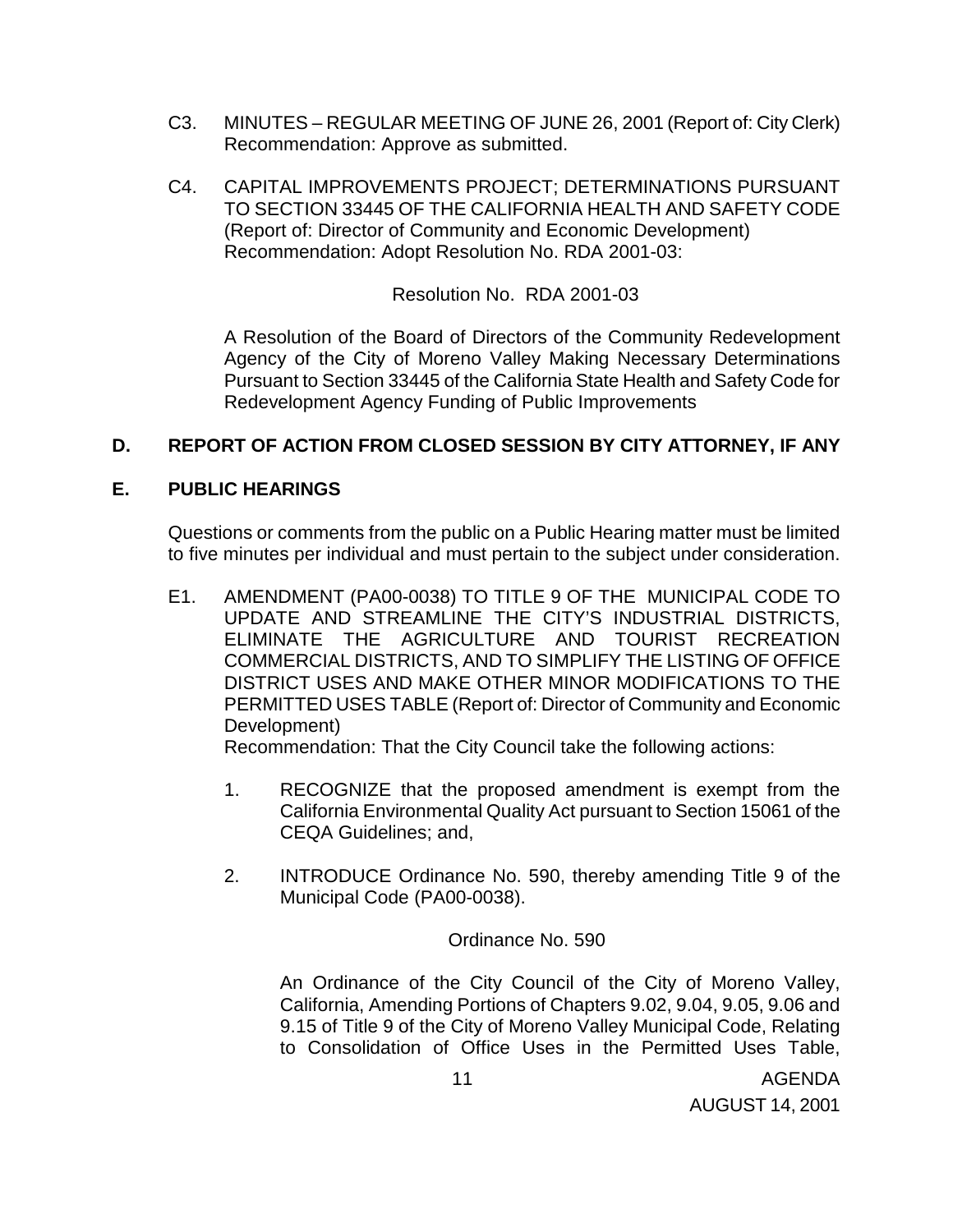Elimination of the Agriculture and Tourist Recreation Commercial Districts, the Definition of the Business Park – Mixed Use District, Modification of Industrial Site Development Standards, Relocation of the Residential Single Family District in the Permitted Uses Table, and Modification to the Business Park – Mixed Use Permitted Uses

 E2. GENERAL PLAN AMENDMENT AND CHANGE OF ZONE (PA01-0014) PLOT PLAN (PA01-0013) (Report of: Director of Community and Economic Development) Recommendation: The Planning Commission recommends that the City Council adopt Resolution No. 2001-41 and Resolution No. 2001-42, and introduce Ordinance 591, recommending approval of PA01-0013, approving a General Plan Amendment from Office (O) to Community Commercial (CC), and PA01-0014, a plot plan for the construction of a 68,450 square foot storage facility with 597 storage units and a caretaker's residence.

## Resolution No. 2001-41

 A Resolution of the City Council of the City of Moreno Valley, California, Recommending Approval of PA01-0013, a General Plan Amendment from Office (O) to Community Commercial (CC)

## Resolution No. 2001-42

 A Resolution of the City Council of the City of Moreno Valley, California, Recommending Approval of PA01-0014, A Plot Plan for the Construction of a 68,450 Square Foot Storage Facility with 597 Storage Units and a Caretaker's Residence

### Ordinance No. 591

 An Ordinance of the City Council of the City of Moreno Valley, California (PA01-0013), Amending the Official Zoning Atlas of Said City, Changing the Zone From Office (O) to Community Commercial on a 2.82 Acre Parcel of Land Located at 13870 Indian Avenue

- E3. RESOLUTION NO. 2001-43 ORDERING THE VACATION OF EDWIN ROAD FROM PERRIS BOULEVARD TO APPROXIMATELY 2,000 FEET EASTERLY THEREOF (Report of: Director of Public Works/City Engineer) Recommendation: That the City Council:
	- 1. Adopt Resolution No. 2001-43;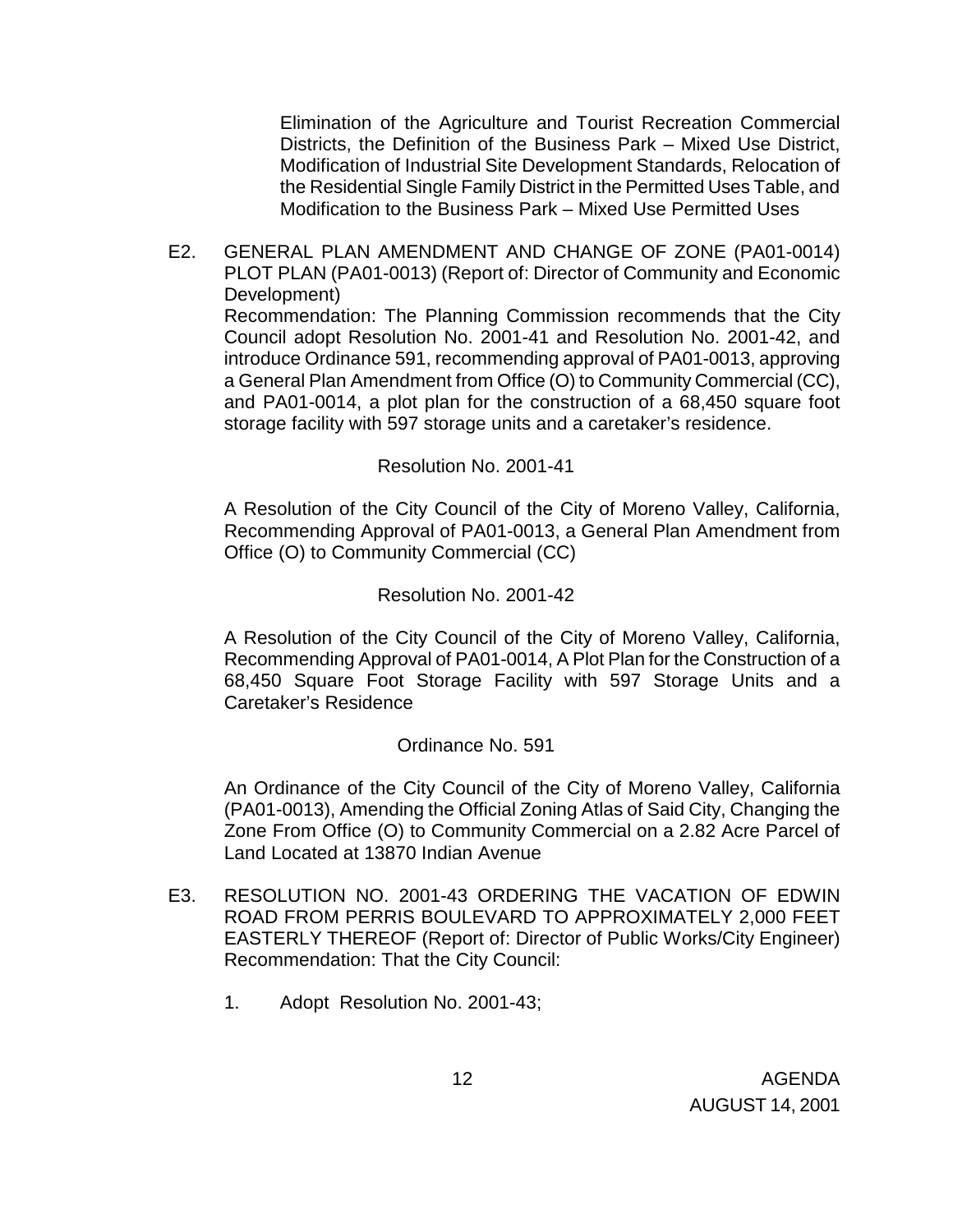## Resolution No. 2001-43

A Resolution of the City Council of the City of Moreno Valley, California, Vacating a Certain Portion of Edwin Road, from Perris Boulevard to Approximately 2,000 feet Easterly Thereof

- 2. Direct the City Clerk to certify said resolution and transmit a copy of the resolution to the office of the County Recorder for recordation.
- E4. PA00-0001 (CONDITIONAL USE PERMIT); P00-041 (ADMINISTRATIVE PLOT PLAN). APPLICANT: CHEVRON PRODUCTS COMPANY. LOCATION: ON THE WEST SIDE OF FREDERICK STREET, SOUTHWEST OF THE HIGHWAY 60 OFF-RAMP (Report of: Director of Community and Economic Development) Recommendation: The Planning Commission recommends that the City Council:
	- 1. RECOGNIZE that the proposed retail gas station and convenience store is within the scope of the Program Environmental Impact Report for the Towngate Specific Plan No. 200, pursuant to Section 15168 (c) (2) and 15168 (e) (1) (2) of the California Environmental Quality Act Guidelines, while no conditions in Section 15162 calling for a subsequent EIR have occurred; and
	- 2. APPROVE City Council Resolution No. 2001-44, thereby approving PA00-0001 (Conditional Use Permit) and P00-041 (Revision to the Master Plot Plan), based on the findings included in the Resolution.

## Resolution No. 2001-44

A Resolution of the City Council of the City of Moreno Valley, California, Approving PA00-0001, a Conditional Use Permit for a Proposed 2,131 Square Foot Gas Station, Including a Canopy with Six (6) Pumps/Dispensers and a Food Mart with Beer and Wine Sales, and P00-041, for the Modification of the Towngate (SP 200) Master Plot Plan from an Office Building to a Retail Gas Station

# • **ITEMS REMOVED FROM CONSENT CALENDARS FOR DISCUSSION OR SEPARATE ACTION**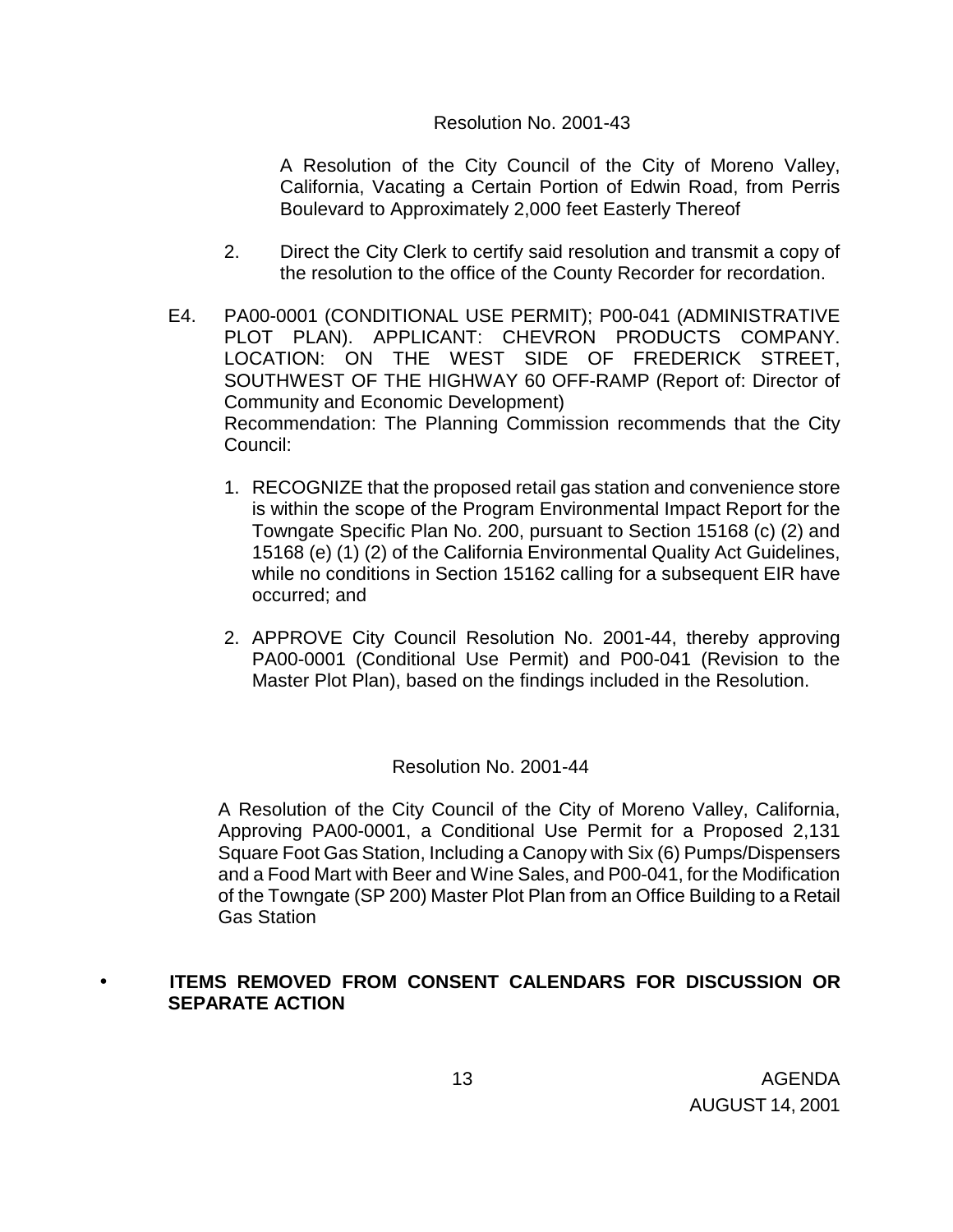# **F. REPORTS**

- F1. REPORT TO CONSIDER PUBLIC COMMENTS REGARDING COMMUNITY SERVICES DISTRICT ZONE B (RESIDENTIAL STREET LIGHTING) MAIL BALLOT PROCEEDINGS FOR TRACT 29732 (AND ALL ASSOCIATED PHASES) (Report of: Director of Public Works/City Engineer) Recommendation: That the City Council, acting in their capacity as the Board of Directors of the Moreno Valley Community Services District (CSD), accept public comment regarding the proposed inclusion of Tract No. 29732 (and all associated phases) into the CSD Zone B (Residential Street Lighting) and the annual service charge.
- F2. REPORT TO CONSIDER PUBLIC COMMENTS REGARDING COMMUNITY SERVICES DISTRICT ZONE B (RESIDENTIAL STREET LIGHTING) MAIL BALLOT PROCEEDINGS FOR TRACT 30026 (AND ALL ASSOCIATED PHASES) (Report of: Director of Public Works/City Engineer) Recommendation: That the City Council, acting in their capacity as the Board of Directors of the Moreno Valley Community Services District (CSD), accept public comment regarding the proposed inclusion of Tract No. 30026 (and all associated phases) into the CSD Zone B (Residential Street Lighting) and the annual service charge.
- F3. RESOLUTION NO. 2001-45, INLAND EMPIRE AIRPORT CAPACITY NEEDS

(Report of: Director of Public Works/City Engineer)

 Recommendation: Adopt Resolution No. 2001-45, recommending the City Council support efforts to plan effectively for the future aviation needs of the Inland Empire including options for expanded airport use at March GlobalPort.

Resolution No. 2001-45

 A Resolution of the City Council of the City of Moreno Valley, California, Supporting Efforts to Plan Effectively for the Future Aviation Needs of the Inland Empire Including Options for Expanded Airport Use at March **Globalport** 

F4. LEGISLATIVE UPDATE (Report of: Assistant City Manager) (Continued from June 26, 2001) Recommendation: That City Council receive and file the Legislative Status Report.